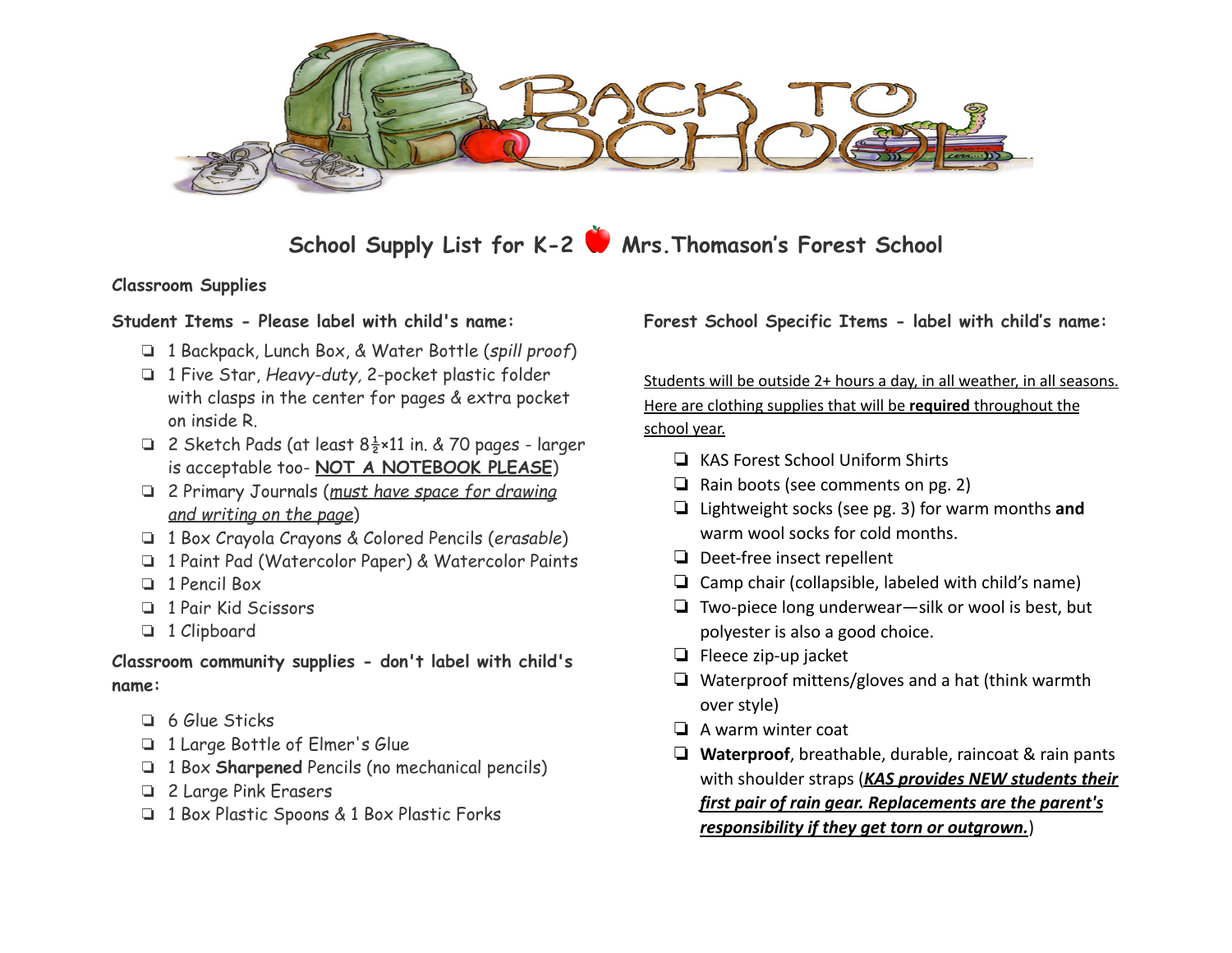#### *\*Rain gear (boots, coat, pants) will remain at the school.*

We provide a Forest School program that brings your student outside for 2+ hours each day, as well as time in the classroom. We have done our best to compile a helpful explanation of items that will be needed throughout the school year. Because this program embraces all seasons and seeks to remain outside during many types of weather, it is CRITICAL that your child has clothes and gear that allows him or her to play comfortably. Forest School's motto is: There is no such thing as bad weather, only inappropriate clothing choices.

Below you will find an explanation of NECESSARY items as well as helpful tips and suggestions regarding clothing and gear. The checklist of required items is on the school supply list above. Please note that this list of required gear is subject to change. As the school year progresses and children's engagement with natural elements are monitored, it may be necessary to add or change some items and gear that are optimal for children's activities.

## **Everyday Basic Gear**

- → Water bottle (filled.) Children must be able to independently operate their water bottle.
- ➔ Waterproof, not water resistant, rain pants **(1st pair provided by KAS, if damaged beyond normal wear, you will be responsible for a replacement pair)**
- ➔ Waterproof, not water resistant, rain jacket **(1st one provided by KAS, if damaged beyond normal wear, you will be responsible for a replacement)**
- $\rightarrow$  Rain boots
	- ◆ Warm months: any kind of rubber rain boot
	- ◆ Cold months: insulated rain boots Bogs, Oakiwear. No insulated snow "duck" boots please.
- $\rightarrow$  Labeled extra change of clothing in zip lock bag that includes:
	- ◆ Warm months: KAS Forest School t-shirt, quick dry shorts; socks; underwear
	- ◆ Cold months: KAS Forest School t-shirt, base layer long sleeve shirt and pants, additional thick sweater or fleece jacket and fleece pants, wool socks, waterproof mittens, hat, underwear

### **Please note that there has been a few changes to the K-2 uniform:**

- 1. We have a new Forest School t-shirt (Contact Heather to order)
- 2. Quick-dry shorts and pants are recommended instead or regular cotton uniform shorts or pants.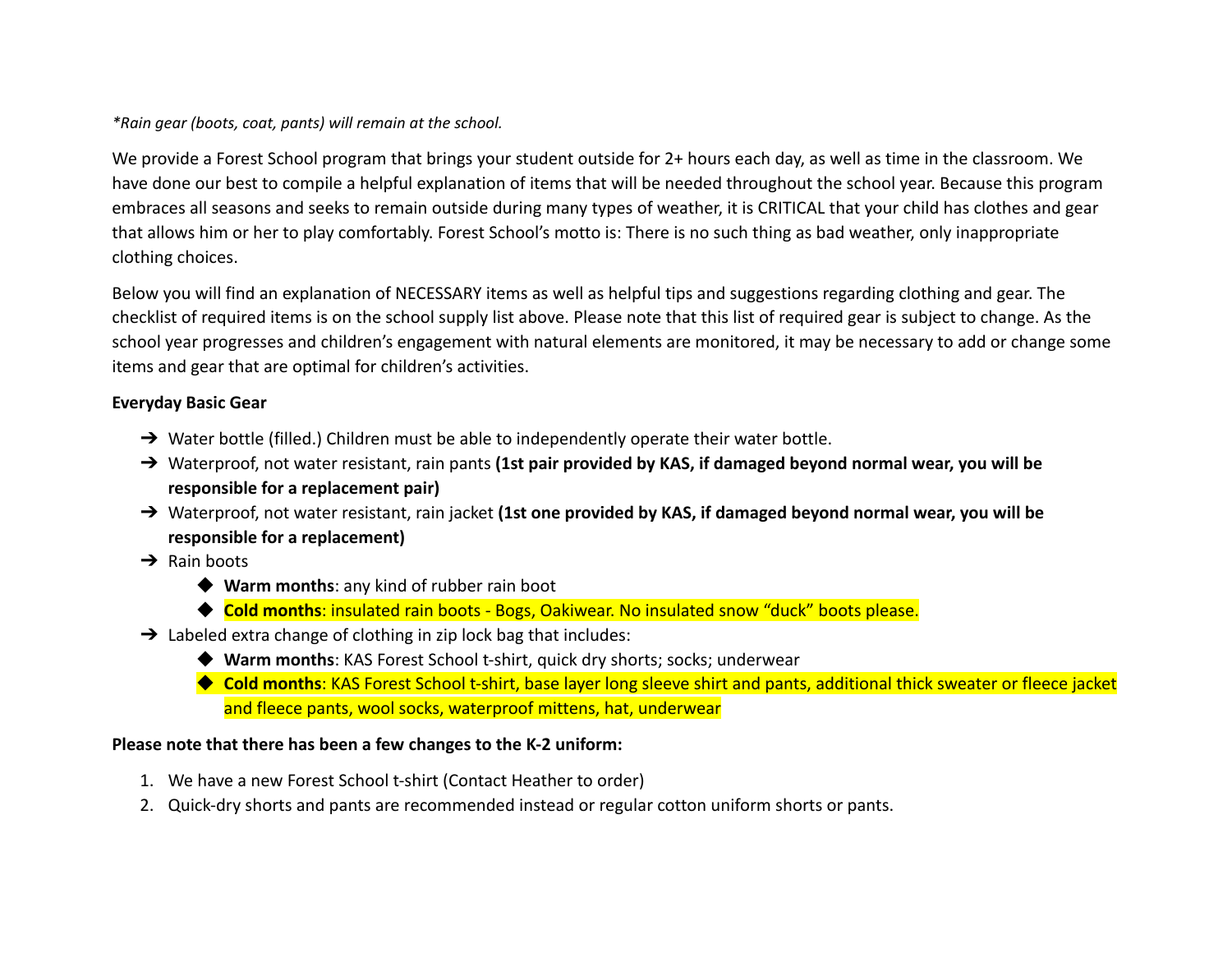3. Indoor shoes for in the classroom are still required. (If your child has not yet mastered tying shoes, velcro is a great option for the classroom.)

### **Fall and Spring Months**

During the hot months, we will wear rain pants only when it is raining. Please make sure to add bug spray and sunscreen to legs during the hot months.

- → KAS Forest School t-shirt
- $\rightarrow$  Quick dry shorts
- $\rightarrow$  Rain boots (any rubber pair will work) with crew-trouser length lightweight socks. The length of the socks will prevent rubbing in their rubber boots during the warm months. *(Students will need a "school" pair of rain boots so that we have them when needed.)*
- → Sunhat (optional), although our space has a lot of tree cover, your child may still want a sunhat.
- $\rightarrow$  Sunscreen labeled with name (please apply before drop-off).
- $\rightarrow$  Insect repellant labeled with name (please apply before drop-off).

### **When temperatures are cooler:**

- → Long-sleeved, moisture-wicking (polyester) shirts under their KAS FS t-shirt
- **→** Long pants (quick dry is recommended)

### **Winter Months**

→ Insulated rain boots (Bogs, Oakiwear. No insulated snow "duck" boots please.)

### **→** Full rain gear

- ◆ Waterproof rain jacket **(1st one provided by KAS, if damaged beyond normal wear, you will be responsible for a replacement)**
- ◆ Waterproof rain pants **(1st pair provided by KAS, if damaged beyond normal wear, you will be responsible for a replacement pair)**

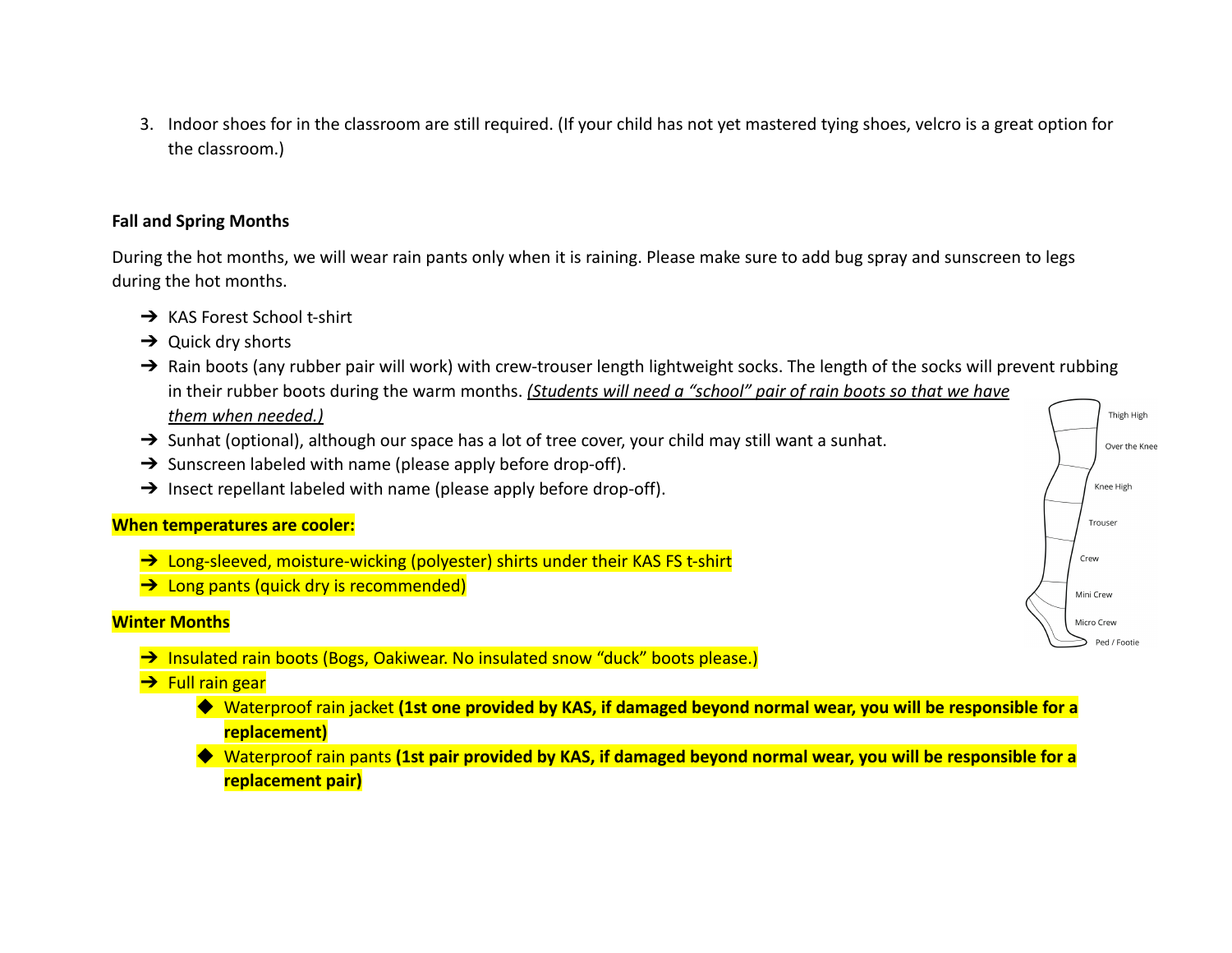- ◆ If you choose to wear snow pants or thick coats, they must fit under rain pants and rain jacket. Snow gear is only water resistant and not an acceptable outer layer. The outer layer must keep the wetness out! **→ Two-piece long underwear** ◆ Silk or wool is best, but polyester is also a good choice. ◆ Layers! We strongly recommend that your child wear several layers of these materials!
- **→** Thick wool sweaters or fleece jacket
- **→ Thick fleece pants**
- → Wool socks (multiple pairs) Merino wool or SmartWool are terms to search.
- **→** Waterproof Mittens
	- ◆ Mittens are warmer than five-finger gloves and easier to pull on and off (side-zip are ideal)
	- ◆ Wool or fleece mittens for a base layer if you choose
	- ◆ Amazon.com has Reima waterproof unlined mittens that could go over the fleece mittens.
- **→** Wool or fleece hat

# **Helpful Hints**

- **→** Layering:
	- ◆ Layering is key! Some days are 1-layer clothing days, some 2-layer days, some 3-layers. It is much easier to take layers off as needed than to warm a child that has already gotten chilled.
	- $\blacklozenge$  The children's needs throughout the day are often unpredictable and will depend not only on the weather conditions but also the child's body temperature and activity level. We layer to adjust to the variety of conditions we encounter!
- $\rightarrow$  In the winter: Wearing 2 layers of wool long underwear underneath a thick wool sweater and fleece pants is the most effective way to layer children under their rain gear in order to keep them warm without feeling too bulky.
	- ◆ Ask your child if they were warm enough outside and add more layers if needed.
- → We're going to get dirty! Please make sure you dress your children in clothes that can get messy.
- → Comfortability:
	- ◆ All clothing and footwear should be loose fitting and roomy to allow the body's own insulating layer to surround the skin. This is more comfortable and keeps the children warmer!
	- ◆ Pants are more comfortable for children when they have elastic waists instead of buttons or snaps.
	- ◆ Please stay away from one- piece clothing such as snow bibs, as they can be problematic when using the bathroom.